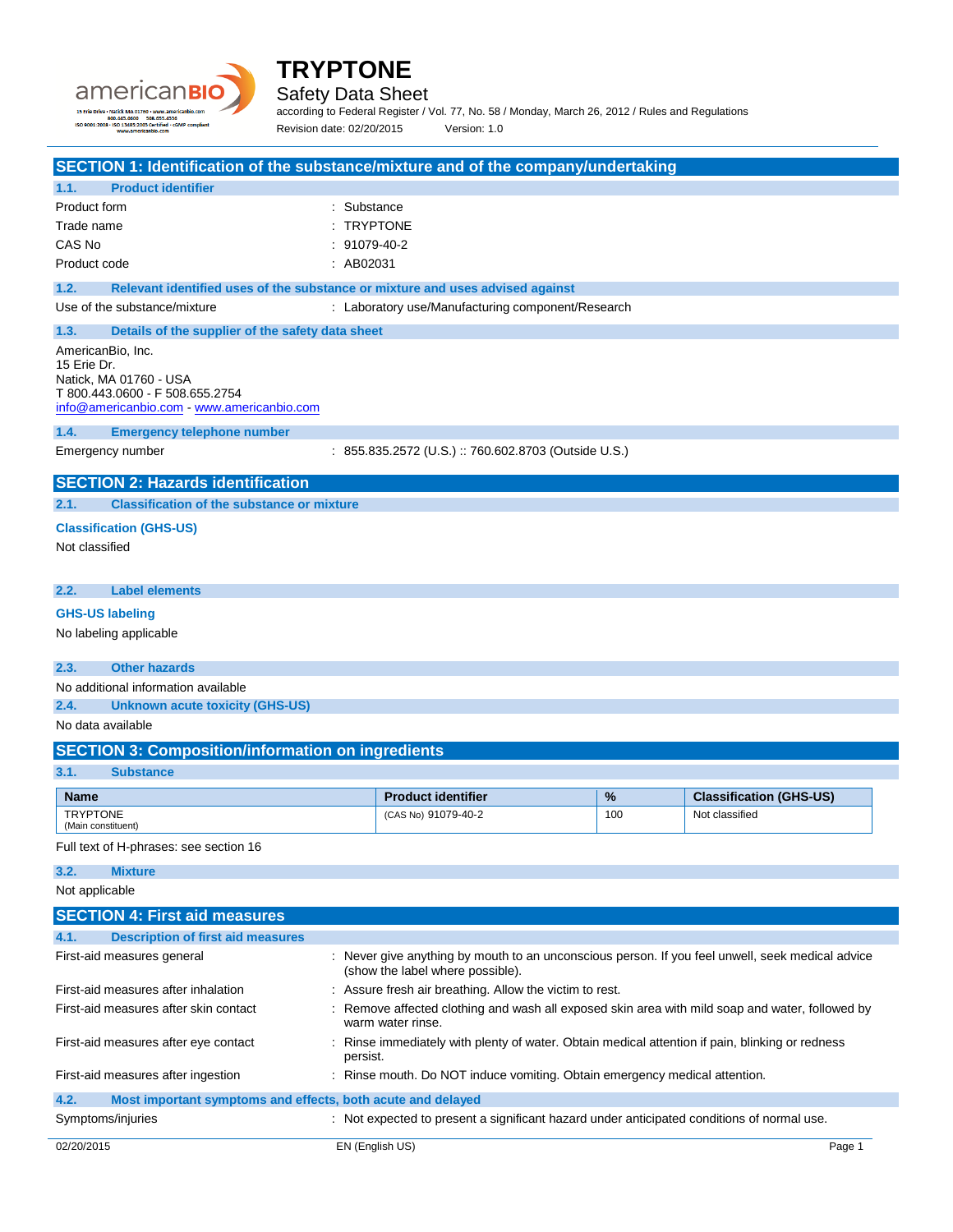### Safety Data Sheet

according to Federal Register / Vol. 77, No. 58 / Monday, March 26, 2012 / Rules and Regulations

| 4.3.                                                                                                    | Indication of any immediate medical attention and special treatment needed                                                                                                                 |  |  |
|---------------------------------------------------------------------------------------------------------|--------------------------------------------------------------------------------------------------------------------------------------------------------------------------------------------|--|--|
| No additional information available                                                                     |                                                                                                                                                                                            |  |  |
|                                                                                                         |                                                                                                                                                                                            |  |  |
| <b>SECTION 5: Firefighting measures</b><br><b>Extinguishing media</b><br>5.1.                           |                                                                                                                                                                                            |  |  |
| suitable extinguishing media                                                                            | : Foam. Dry powder. Carbon dioxide. Water spray. Sand.                                                                                                                                     |  |  |
| Unsuitable extinguishing media                                                                          | : Do not use a heavy water stream.                                                                                                                                                         |  |  |
| 5.2.<br>Special hazards arising from the substance or mixture                                           |                                                                                                                                                                                            |  |  |
| No additional information available                                                                     |                                                                                                                                                                                            |  |  |
| 5.3.<br><b>Advice for firefighters</b>                                                                  |                                                                                                                                                                                            |  |  |
| Firefighting instructions                                                                               | : Use water spray or fog for cooling exposed containers. Exercise caution when fighting any                                                                                                |  |  |
|                                                                                                         | chemical fire. Avoid (reject) fire-fighting water to enter environment.                                                                                                                    |  |  |
| Protection during firefighting                                                                          | : Do not enter fire area without proper protective equipment, including respiratory protection.                                                                                            |  |  |
| <b>SECTION 6: Accidental release measures</b>                                                           |                                                                                                                                                                                            |  |  |
| 6.1.<br>Personal precautions, protective equipment and emergency procedures                             |                                                                                                                                                                                            |  |  |
| 6.1.1.<br>For non-emergency personnel                                                                   |                                                                                                                                                                                            |  |  |
| <b>Emergency procedures</b>                                                                             | : Evacuate unnecessary personnel.                                                                                                                                                          |  |  |
|                                                                                                         |                                                                                                                                                                                            |  |  |
| 6.1.2.<br>For emergency responders<br>Protective equipment                                              | : Equip cleanup crew with proper protection.                                                                                                                                               |  |  |
| <b>Emergency procedures</b>                                                                             | : Ventilate area.                                                                                                                                                                          |  |  |
| 6.2.<br><b>Environmental precautions</b>                                                                |                                                                                                                                                                                            |  |  |
| Prevent entry to sewers and public waters. Notify authorities if liquid enters sewers or public waters. |                                                                                                                                                                                            |  |  |
|                                                                                                         |                                                                                                                                                                                            |  |  |
| 6.3.<br>Methods and material for containment and cleaning up<br>Methods for cleaning up                 | : On land, sweep or shovel into suitable containers. Minimize generation of dust. Store away from                                                                                          |  |  |
|                                                                                                         | other materials.                                                                                                                                                                           |  |  |
| <b>Reference to other sections</b><br>6.4.                                                              |                                                                                                                                                                                            |  |  |
| See Heading 8. Exposure controls and personal protection.                                               |                                                                                                                                                                                            |  |  |
| <b>SECTION 7: Handling and storage</b>                                                                  |                                                                                                                                                                                            |  |  |
| <b>Precautions for safe handling</b><br>7.1.                                                            |                                                                                                                                                                                            |  |  |
| Precautions for safe handling                                                                           | : Wash hands and other exposed areas with mild soap and water before eat, drink or smoke and<br>when leaving work. Provide good ventilation in process area to prevent formation of vapor. |  |  |
| 7.2.<br>Conditions for safe storage, including any incompatibilities                                    |                                                                                                                                                                                            |  |  |
| Storage conditions                                                                                      | : Keep only in the original container in a cool, well ventilated place away from : Keep container<br>closed when not in use.                                                               |  |  |
| Incompatible products                                                                                   | : Strong bases. strong acids.                                                                                                                                                              |  |  |
| Incompatible materials                                                                                  | Sources of ignition. Direct sunlight.                                                                                                                                                      |  |  |
| 7.3.<br><b>Specific end use(s)</b>                                                                      |                                                                                                                                                                                            |  |  |
| No additional information available                                                                     |                                                                                                                                                                                            |  |  |
| <b>SECTION 8: Exposure controls/personal protection</b>                                                 |                                                                                                                                                                                            |  |  |
| <b>Control parameters</b><br>8.1.                                                                       |                                                                                                                                                                                            |  |  |
| No additional information available                                                                     |                                                                                                                                                                                            |  |  |
|                                                                                                         |                                                                                                                                                                                            |  |  |

| : Avoid all unnecessary exposure.         |
|-------------------------------------------|
| : Wear protective gloves.                 |
| : Chemical goggles or safety glasses.     |
| : Wear approved mask.                     |
| : When using, do not eat, drink or smoke. |
|                                           |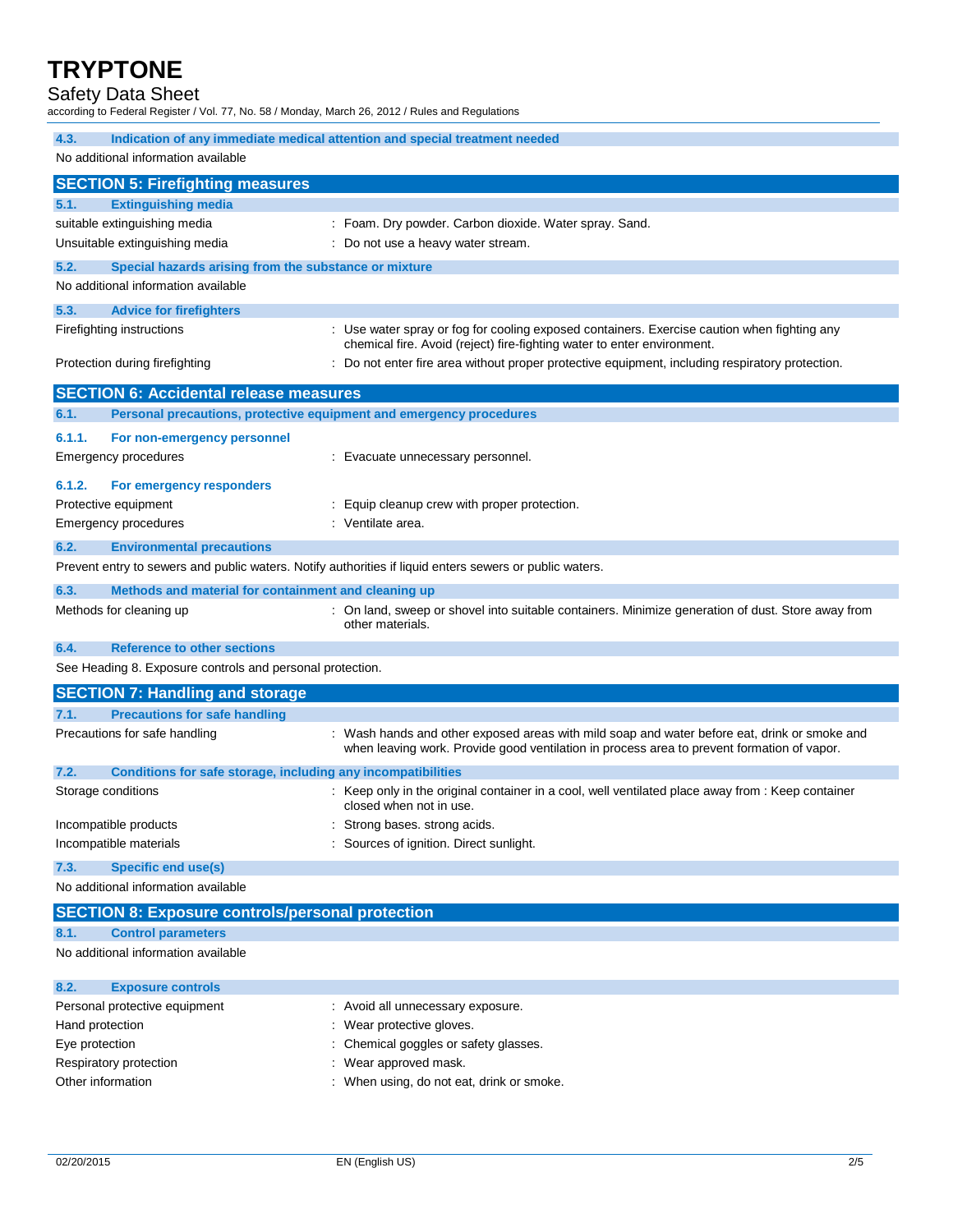### Safety Data Sheet

according to Federal Register / Vol. 77, No. 58 / Monday, March 26, 2012 / Rules and Regulations

| <b>SECTION 9: Physical and chemical properties</b>            |                   |  |  |
|---------------------------------------------------------------|-------------------|--|--|
| 9.1.<br>Information on basic physical and chemical properties |                   |  |  |
| Physical state                                                | Solid             |  |  |
| Color                                                         | Colorless.        |  |  |
| Odor                                                          | characteristic.   |  |  |
| Odor threshold                                                | No data available |  |  |
| pН                                                            | No data available |  |  |
| Relative evaporation rate (butyl acetate=1)                   | No data available |  |  |
| Melting point                                                 | No data available |  |  |
| Freezing point                                                | No data available |  |  |
| Boiling point                                                 | No data available |  |  |
| Flash point                                                   | No data available |  |  |
| Self ignition temperature                                     | No data available |  |  |
| Decomposition temperature                                     | No data available |  |  |
| Flammability (solid, gas)                                     | No data available |  |  |
| Vapor pressure                                                | No data available |  |  |
| Relative vapor density at 20 °C                               | No data available |  |  |
| Relative density                                              | No data available |  |  |
| Solubility                                                    | No data available |  |  |
| Log Pow                                                       | No data available |  |  |
| Log Kow                                                       | No data available |  |  |
| Viscosity, kinematic                                          | No data available |  |  |
| Viscosity, dynamic                                            | No data available |  |  |
| <b>Explosive properties</b>                                   | No data available |  |  |
| Oxidizing properties                                          | No data available |  |  |
| <b>Explosive limits</b>                                       | No data available |  |  |
| <b>Other information</b><br>9.2.                              |                   |  |  |
| No additional information available                           |                   |  |  |
| <b>SECTION 10: Stability and reactivity</b>                   |                   |  |  |

| 10.1.            | <b>Reactivity</b>                                    |                  |
|------------------|------------------------------------------------------|------------------|
|                  | No additional information available                  |                  |
| 10.2.            | <b>Chemical stability</b>                            |                  |
| Not established. |                                                      |                  |
| 10.3.            | <b>Possibility of hazardous reactions</b>            |                  |
| Not established. |                                                      |                  |
| 10.4.            | <b>Conditions to avoid</b>                           |                  |
|                  | Direct sunlight. Extremely high or low temperatures. |                  |
| 10.5.            | <b>Incompatible materials</b>                        |                  |
|                  | strong acids. Strong bases.                          |                  |
| 10.6.            | <b>Hazardous decomposition products</b>              |                  |
|                  | fume. Carbon monoxide. Carbon dioxide.               |                  |
|                  | <b>SECTION 11: Toxicological information</b>         |                  |
| 11.1.            | Information on toxicological effects                 |                  |
| Acute toxicity   |                                                      | : Not classified |

| 02/20/2015                        | EN (English US)  | 3/5 |
|-----------------------------------|------------------|-----|
| Carcinogenicity                   | : Not classified |     |
| Germ cell mutagenicity            | : Not classified |     |
| Respiratory or skin sensitization | : Not classified |     |
| Serious eye damage/irritation     | : Not classified |     |
| Skin corrosion/irritation         | : Not classified |     |
| ACUTE TOXICITY                    | : Not classified |     |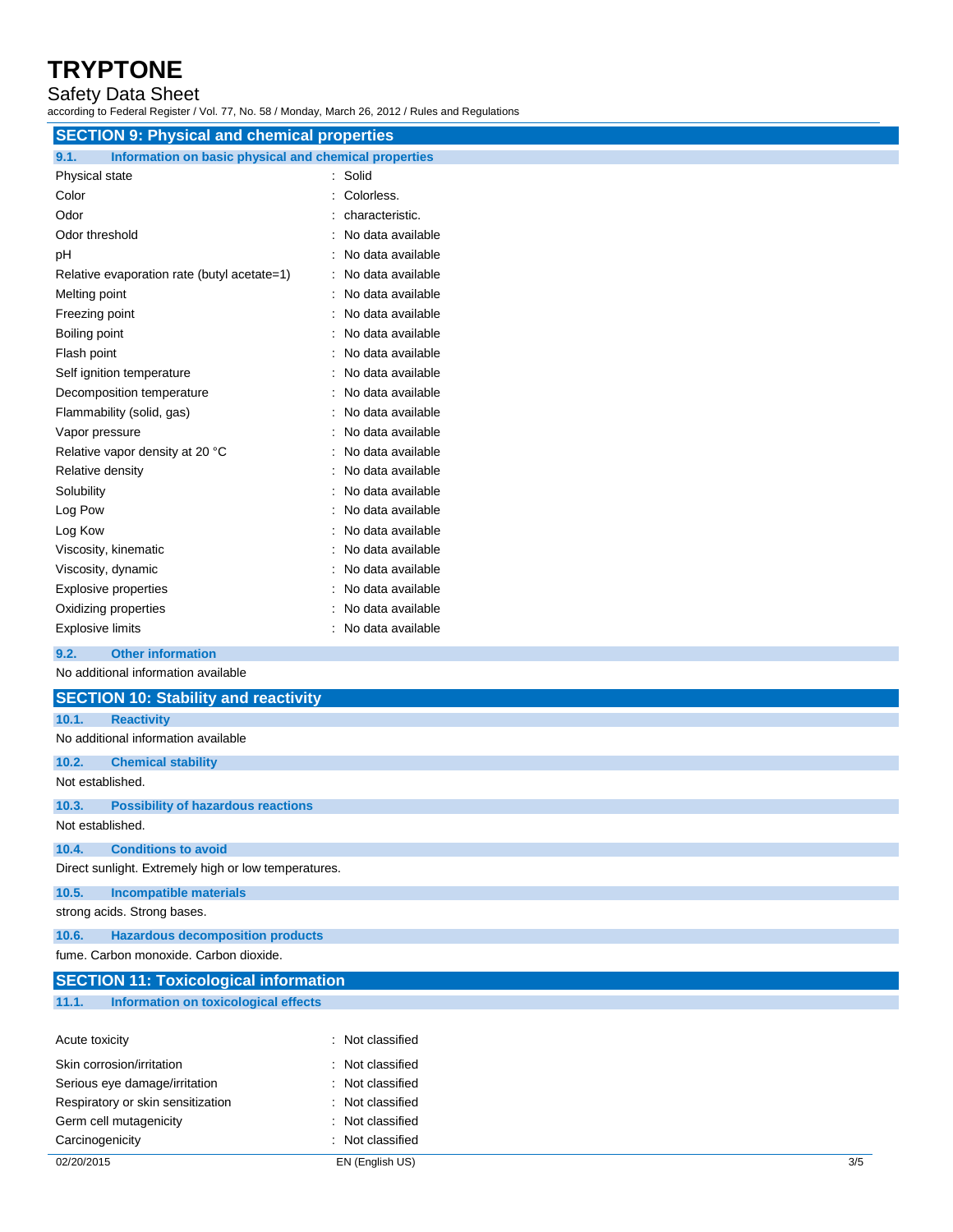## Safety Data Sheet

according to Federal Register / Vol. 77, No. 58 / Monday, March 26, 2012 / Rules and Regulations

| Reproductive toxicity<br>Specific target organ toxicity (single exposure) | Not classified<br>Not classified                                    |
|---------------------------------------------------------------------------|---------------------------------------------------------------------|
| Specific target organ toxicity (repeated<br>exposure)                     | : Not classified                                                    |
| Aspiration hazard                                                         | : Not classified                                                    |
| Potential Adverse human health effects and<br>symptoms                    | : Based on available data, the classification criteria are not met. |

| <b>SECTION 12: Ecological information</b>                                 |                                                                                                                  |
|---------------------------------------------------------------------------|------------------------------------------------------------------------------------------------------------------|
| <b>Toxicity</b><br>12.1.                                                  |                                                                                                                  |
| No additional information available                                       |                                                                                                                  |
| 12.2.<br><b>Persistence and degradability</b>                             |                                                                                                                  |
| <b>TRYPTONE (91079-40-2)</b>                                              |                                                                                                                  |
| Persistence and degradability                                             | Not established.                                                                                                 |
| <b>Bioaccumulative potential</b><br>12.3.                                 |                                                                                                                  |
| <b>TRYPTONE (91079-40-2)</b>                                              |                                                                                                                  |
| Bioaccumulative potential                                                 | Not established.                                                                                                 |
| <b>Mobility in soil</b><br>12.4.                                          |                                                                                                                  |
| No additional information available                                       |                                                                                                                  |
| 12.5.<br><b>Other adverse effects</b>                                     |                                                                                                                  |
| Other information                                                         | : Avoid release to the environment.                                                                              |
|                                                                           |                                                                                                                  |
| <b>SECTION 13: Disposal considerations</b>                                |                                                                                                                  |
| 13.1.<br><b>Waste treatment methods</b><br>Waste disposal recommendations |                                                                                                                  |
| Ecology - waste materials                                                 | : Dispose in a safe manner in accordance with local/national regulations.<br>: Avoid release to the environment. |
|                                                                           |                                                                                                                  |
| <b>SECTION 14: Transport information</b>                                  |                                                                                                                  |
| In accordance with DOT                                                    |                                                                                                                  |
| No dangerous good in sense of transport regulations                       |                                                                                                                  |
| <b>Additional information</b><br>Other information                        |                                                                                                                  |
|                                                                           |                                                                                                                  |
|                                                                           | : No supplementary information available.                                                                        |
|                                                                           |                                                                                                                  |
| <b>ADR</b>                                                                |                                                                                                                  |
| Transport document description                                            | : UN N/A<br>: N/A                                                                                                |
| Packing group (ADR)<br>Hazard identification number (Kemler No.)          | : N/A                                                                                                            |
| Classification code (ADR)                                                 | : N/A                                                                                                            |
|                                                                           |                                                                                                                  |
| <b>Transport by sea</b><br>No additional information available            |                                                                                                                  |
|                                                                           |                                                                                                                  |
| Air transport<br>No additional information available                      |                                                                                                                  |
|                                                                           |                                                                                                                  |
| <b>SECTION 15: Regulatory information</b>                                 |                                                                                                                  |
| 15.1. US Federal regulations<br>No additional information available       |                                                                                                                  |
| 15.2. International regulations                                           |                                                                                                                  |

#### **CANADA**

No additional information available